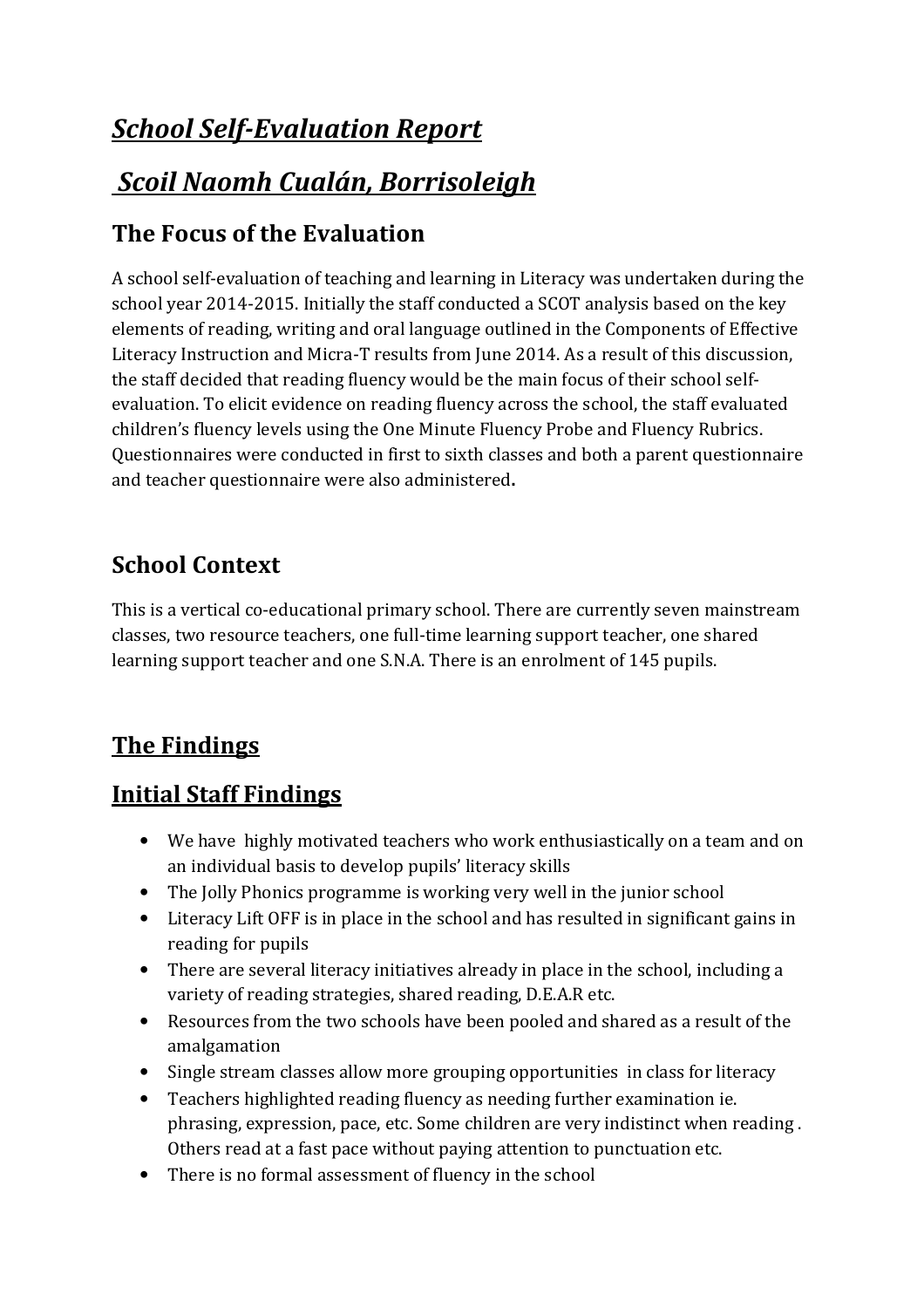• The dual campus makes it quite difficult to implement certain programmes like Reading Buddies

### **Teacher Questionnaires**

#### **Based on the Teacher Questionnaires**

- Student progress in fluency is monitored daily(12.5%), weekly(50%), monthly(12.5%), termly(25%)
- Fluency is taught- whole class(25%), small groups(50%), strugglers only(25%)
- Fluency is assessed- never(12.5%), sometimes(87.5%)
- 25% of teachers are not aware of the fluency level their class should be at, 62.5% of teachers are somewhat aware and 12.5% are very aware

# **Pupil Questionnaires**

### **Based on the Pupil Questionnaires carried out from 1st to 6th class**

- 30.2% like reading a lot, 25% like reading a bit, 28.1% don't mind reading, 8.3% not much, 8.3% don't like reading at all
- 27.1% of children like reading aloud to someone, 29.2% don't mind reading aloud to someone and 43.7% of children don't like reading aloud to someone
- 34.4% of children believe they read quickly, 53.1% believe they read at an average pace and 12.5% believe they read slowly
- 70.8% of children feel they understand what they read better when they read to themselves, while 19.8% feel they understand what they read better when they read aloud
- Social media is the most popular type of reading undertaken by the pupils who completed the questionnaire

## **Fluency Reading Probe Results**

### **Based on the One Minute Reading Fluency Probe carried out from 1st to 6th class**

- 44% of children have a fluency level below average
- 56% of children have a fluency level of average or above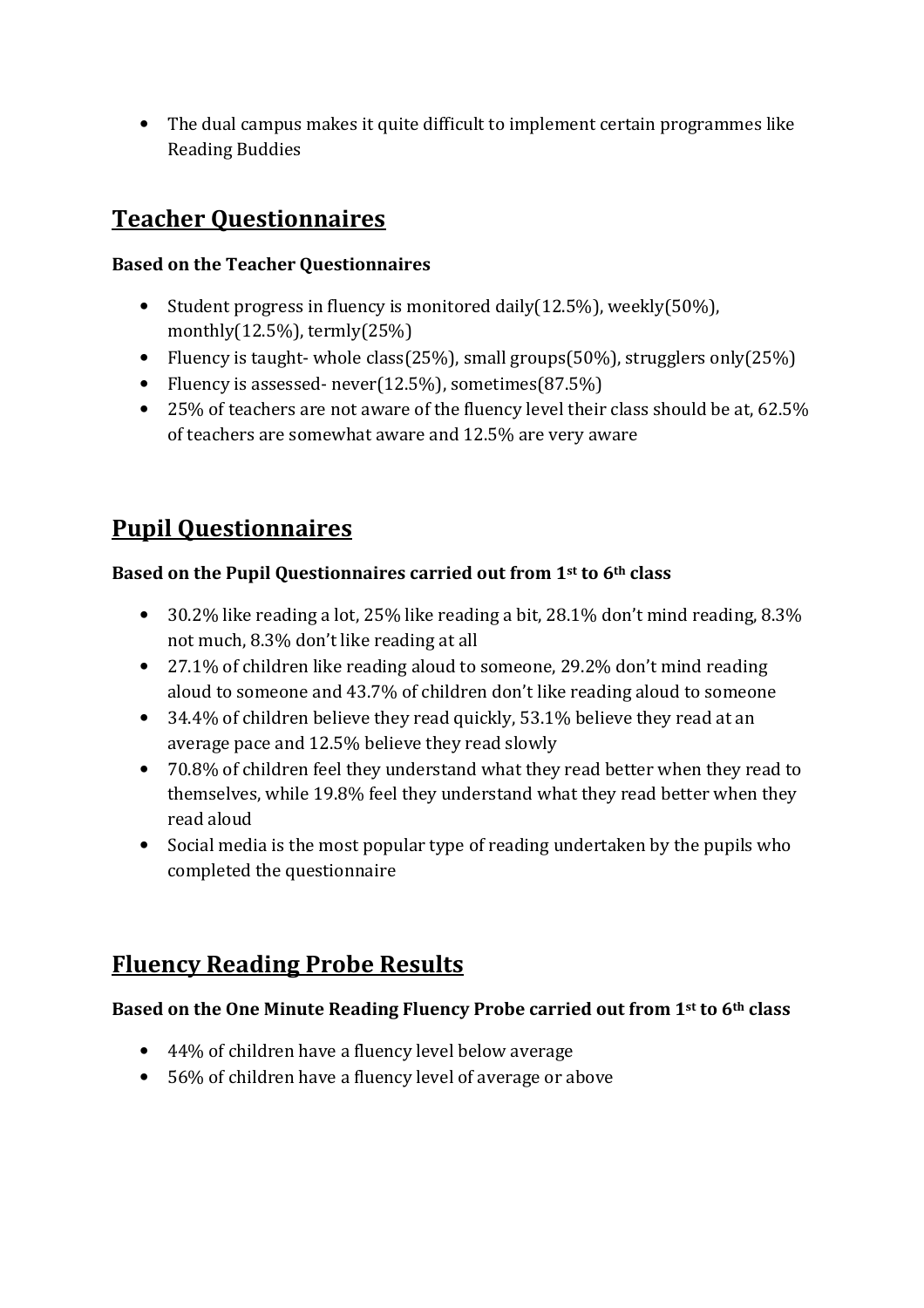### **Fluency Rubrics Results**

#### **Based on the Fluency Rubrics carried out from 1st to 6th class**

- 21% of children have a fluency level below average
- 79% of children have a fluency level of average or above

### **Parent Questionnaires**

#### **Based on the parent questionnaires administered to all parents**

- 36.8% of parents strongly agree that their child likes reading, 56.1% agree that their child likes reading, 6.1% of parents disagree that their child likes reading, 0.9% strongly disagree that their child likes reading
- 10.8% of parents do not listen to their child reading aloud, 1.8% of parents do not know if they listen to their child reading aloud and 87.4% of parents often listen to their child reading aloud
- 10.9% of parents feel that their child finds reading difficult, 89.1% of parents do not feel that that child finds reading difficult

### **Summary of School Self-Evaluation Findings**

### **Our school strengths in relation to reading fluency:**

- We have highly motivated teachers who work enthusiastically on a team and on an individual basis to develop pupils' literacy skills
- The Jolly Phonics programme is working very well in the junior school
- Literacy Lift OFF is in place in the school and has resulted in significant gains in reading for pupils in the junior school
- Resources from the two schools have been pooled and shared as a result of the amalgamation
- Single stream classes allow more grouping opportunities in class for literacy
- Most classes are already using reading comprehension strategies in their classroom
- Teachers encourage their children to read and have implemented D.E.A.R./ Shared reading etc.
- Reading attainment is in line with national norms as evidenced by analysis of the standardised test results
- 87.4% of parents often listen to their children reading aloud